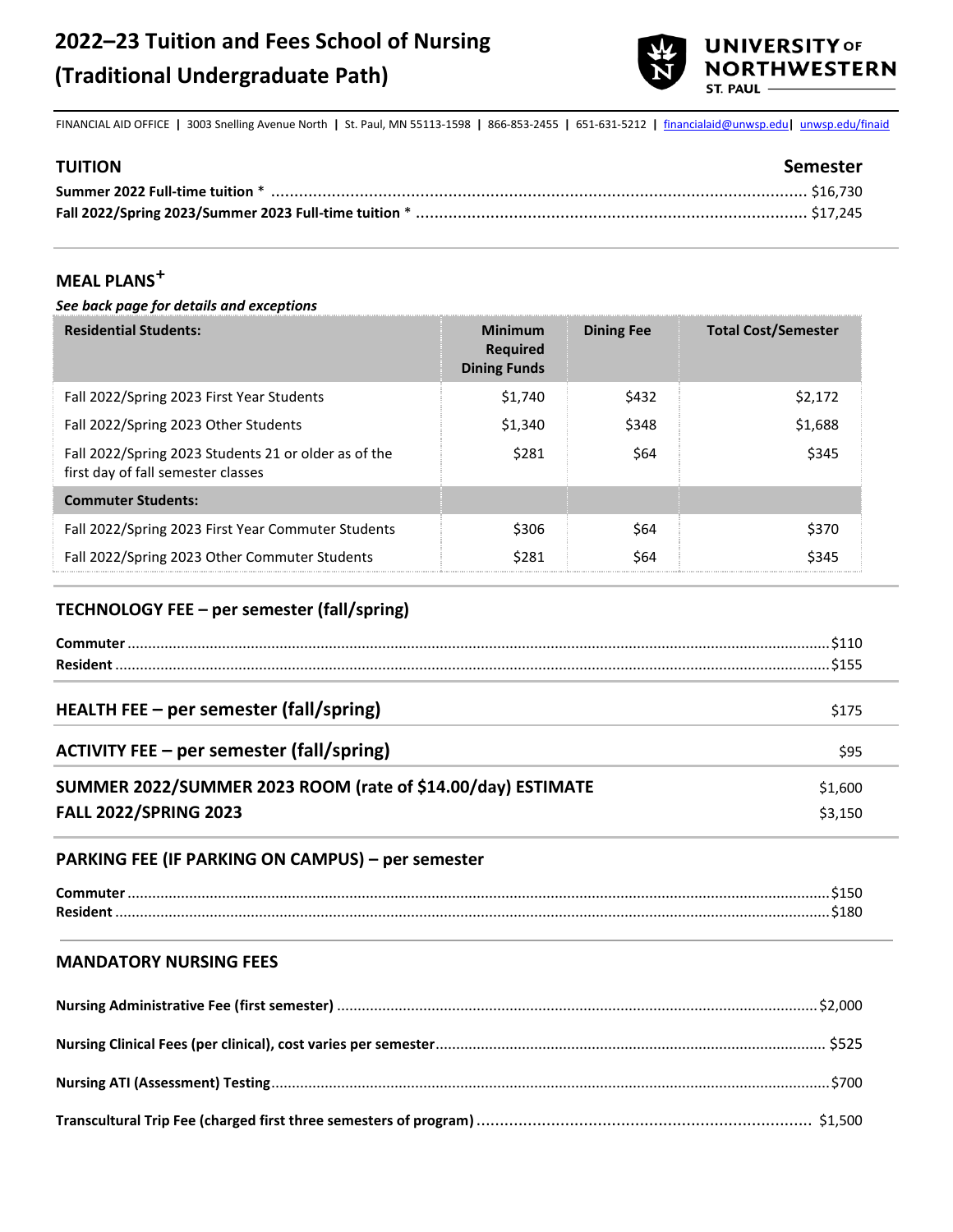

FINANCIAL AID OFFICE **|** 3003 Snelling Avenue North **|** St. Paul, MN 55113-1598 **|** 866-853-2455 **|** 651-631-5212 **|** [financialaid@unwsp.edu](mailto:financialaid@unwsp.edu)**|** [unwsp.edu/finaid](http://unwsp.edu/finaid)

## **ESTIMATED COST FIRST SEMESTER (LIVING ON CAMPUS)**

| Estimated Direct Cost Total (billed to student's account)\$28,283 |  |
|-------------------------------------------------------------------|--|
|                                                                   |  |
|                                                                   |  |
|                                                                   |  |
|                                                                   |  |
|                                                                   |  |

### **ESTIMATED COST SECOND SEMESTER (LIVING ON CAMPUS)**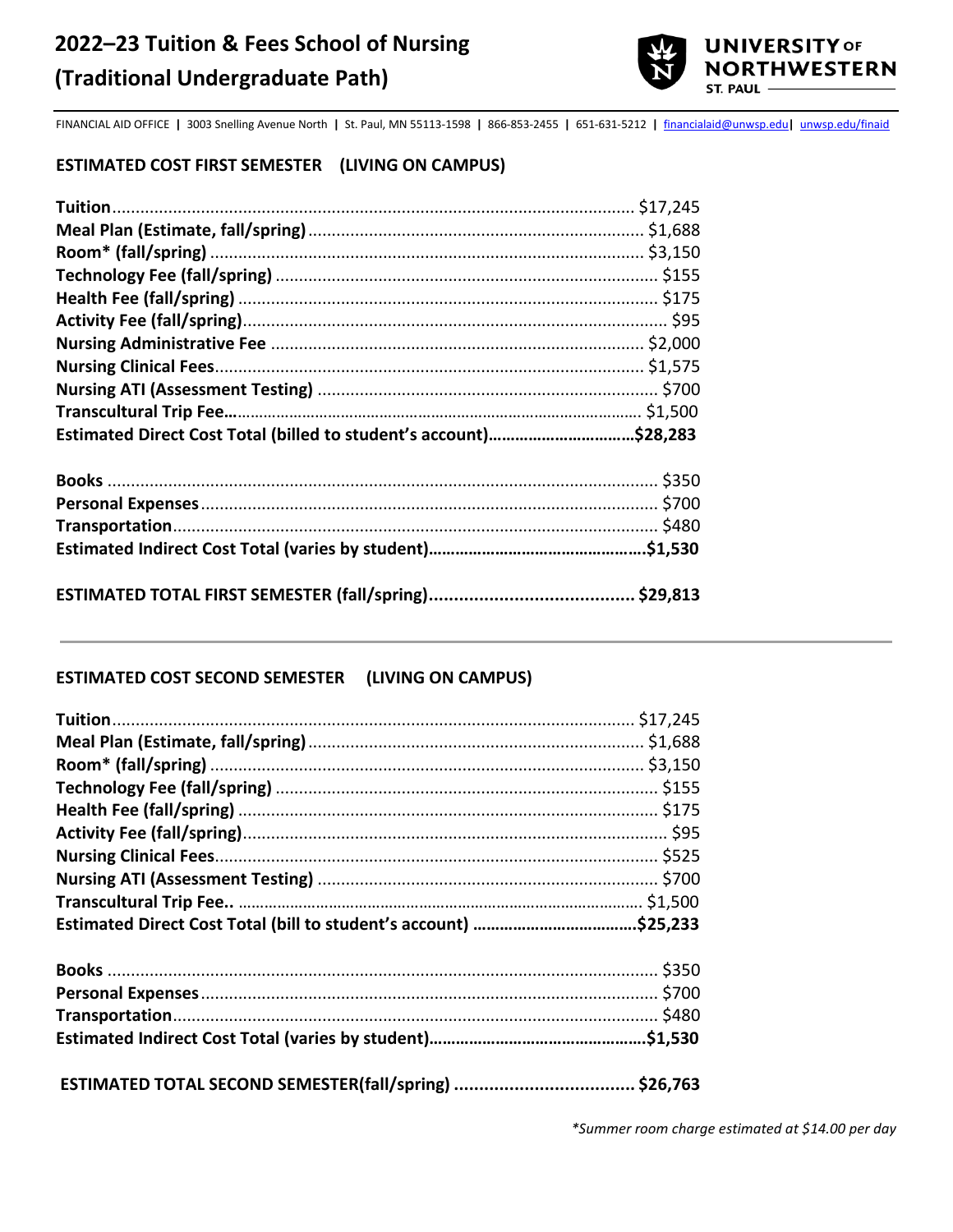

FINANCIAL AID OFFICE **|** 3003 Snelling Avenue North **|** St. Paul, MN 55113-1598 **|** 866-853-2455 **|** 651-631-5212 **|** [financialaid@unwsp.edu](mailto:financialaid@unwsp.edu)**|** [unwsp.edu/finaid](http://unwsp.edu/finaid)

# **ESTIMATED COST THIRD SEMESTER (LIVING ON CAMPUS)**

#### **ESTIMATED COST FOURTH SEMESTER (LIVING ON CAMPUS)**